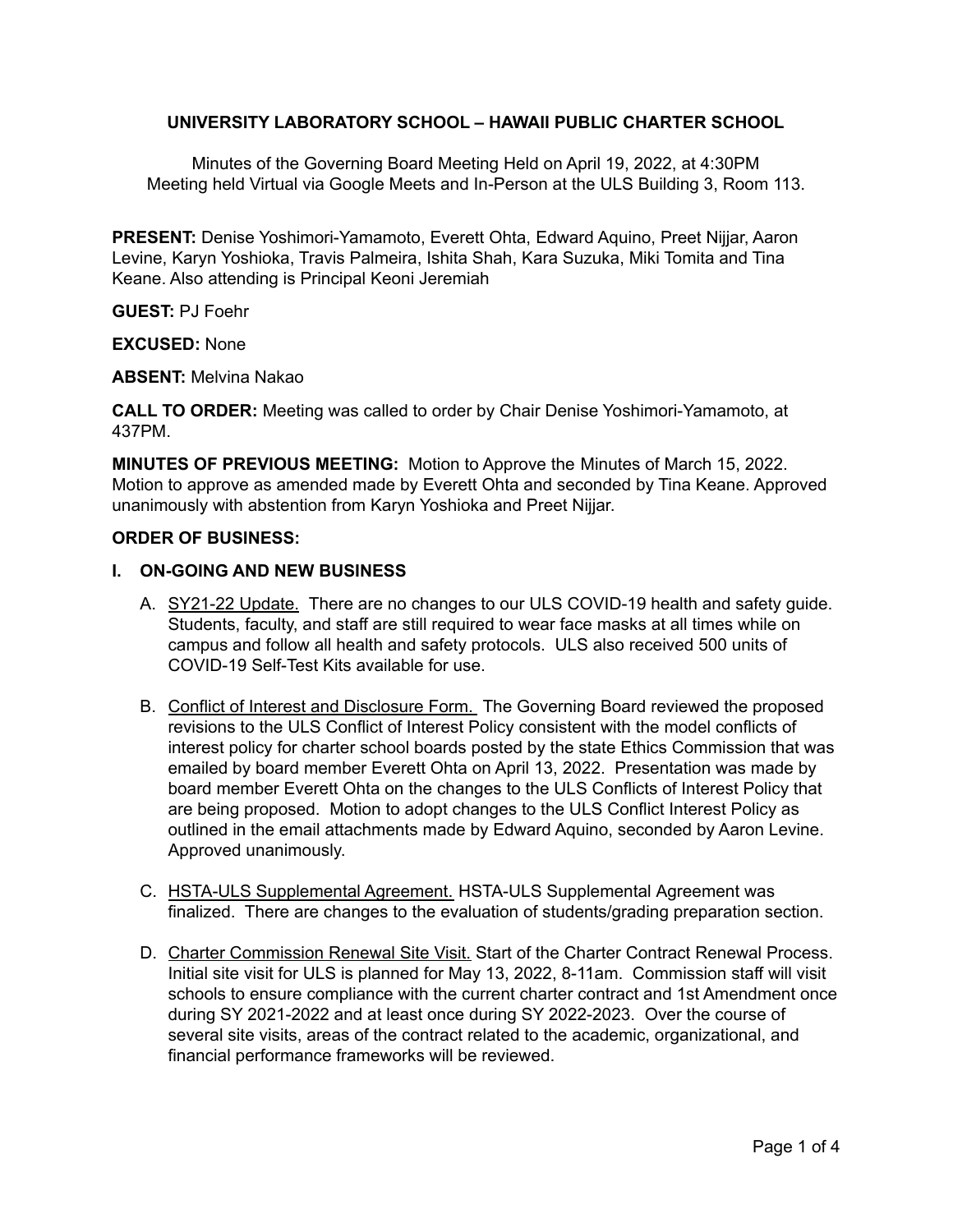- Commission staff will verify compliance through a review and inspection of school records and documents, and by speaking with available school staff. The visit may also include the team observing classroom instruction.
- Commission letter provides a snapshot of performance frameworks review requirements and contractual items that will be reviewed.
- "Self-Reflection on Academic Performance for Contract Renewal Site Visit'' form to complete prior to the initial site visit.
- Charter Contract renewal timeline, process, and procedures for the 23 Charter Schools with Contracts ending on June 30, 2023.

# **III. REPORTS**

- A. Treasurer's Report (Preet Nijjar). The Finance Committee met on April 12, 2022 and the Profit and Loss Statement and Balance Sheet for March 2022 that was submitted online via email to all board members on April 15, 2022.
- B. Principal's Report.

Diploma Waiver Update. At the last Commission meeting, the Commission took action approved recommending the ULS Diploma Waiver to the Board of Education. The Commission recommendation will be heard by the Board of Education (BOE) at the April 21, 2022 BOE general business meeting.

WASC Report. Continuing to work on chapter 3 of the WASC report as reported at the March 15, 2022 meeting. Working on completion of the first criteria by the end of May.

#### Updates.

College and Career Readiness Indicators University Laboratory School 2021. Report on College and Career Readiness Indicators was finally published – as previously discussed, there are data that was not reported for ULS.

ULS Senior Aloha and Awards Program: Thursday, May 19, 2022. The senior aloha program is a special program for seniors to celebrate their achievements with close family and their friends.

ULS 2022 Graduation: Friday, May 20, 2022, UH Mānoa Andrews Amphitheater 5:30pm - 6:30pm. This year ULS is returning to a traditional cap and gown attire for graduation. ULS is excited to return to this traditional attire going back to the first graduating class of 1951. ULS's return to UH Mānoaʻs Andrews Amphitheater for our graduation ceremony is also a tradition that started with the first ULS graduating Class of 1951. There will be requirements for the invitees and attendees:

● Currently, there are no limits to attendance for the graduation ceremony. If attendance reaches full capacity, the gates will be closed. However, this is subject to change if circumstances surrounding city, state, or university policies change. ULS has pointed out that there are risks associated with attending events with large crowds and less than ideal social distancing parameters. Attendees should understand this and make personal choices based on their comfort level.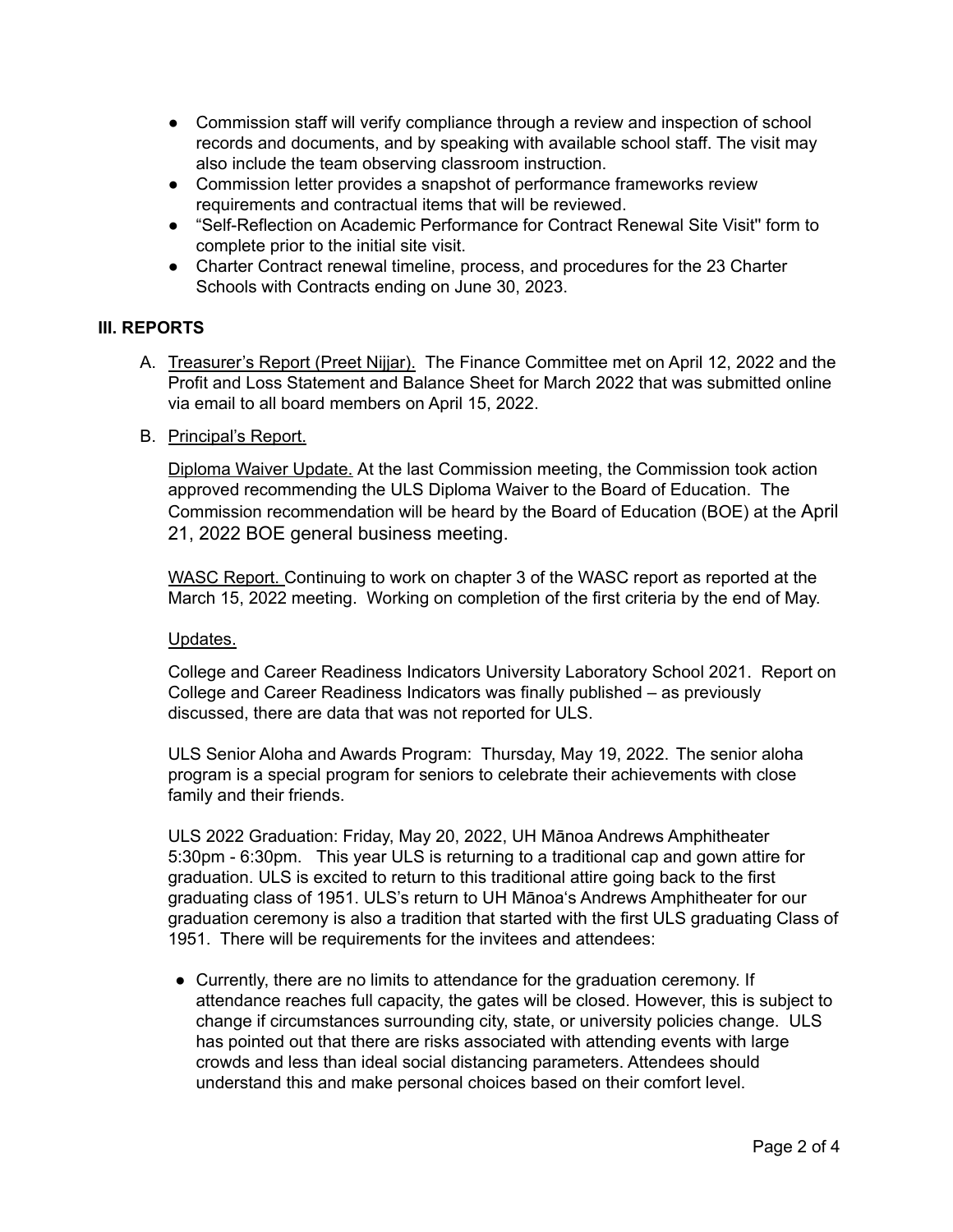- Everyone in attendance must wear a facemask while in Andrews Amphitheater to ensure the health and safety of all who attend. ULS anticipates a large crowd as well as elderly and other high-risk populations in attendance.
- All attendees must complete the LumiSight Health Check app prior to entering the theater. If you or anyone in your party is feeling ill or has symptoms, please stay home. Parents should already have a parent account set up to check in their child and themselves. Other guests can sign in as a visitor.

Science Olympiad. ULS Teams did very well. Middle school came in Third Place overall. High School came in Fifth Place overall.

Speech Team. Six members of the ULS School Speech Team competed in the State Championship Tournament. Four team members advanced to the final rounds: Allie Q., who finished 4th in the state in Original Oratory; Miyu O., who finished 2nd in Program Oral Interpretation; and the team of Makoa M. and Alyssa G., were named state champions in Duo Interpretation. Miyu, Makoa, and Alyssa qualified to compete in the National Championship Tournament, which will be held in Louisville, Kentucky in June.

eSports Teams. Both eSports teams made the top 16 and are in the playoffs

Pac-5 Intermediate Baseball (Division I). The ULS baseball boys helped Pac 5 win the Intermediate Division 1 baseball championship defeating Punahou 16-6.

The ULS Boys Intermediate Volleyball team won the ILH D2 volleyball championship. They finished the season undefeated without losing a set.

ULS Banners will be redone to fit additional banners hung at the MPB.

- C. Committee Updates.
	- 1. Finance Committee (Preet NIjjar ). No report other than what was previously reported.
	- 2. Governance Committee (Everett Ohta). Preparing to send out the governing board survey.
	- 3. Human Resources (Edward Aquino). No report other than what was previously reported.
	- 4. Academic Committee (Aaron Levine). Met on Tuesday, April 12, 2022. Met with Linda Venenciano, Interim Director of CRDG to get a sense where the College of Education was heading regarding their research work and implications for ULS. Discussed possibilities with Linda Venenciano regarding possible research collaboration between ULS and the College of Education.

## **IV. EXECUTIVE SESSION**

A. Personnel Matter.

**NEXT MEETING:** May 17, 2022